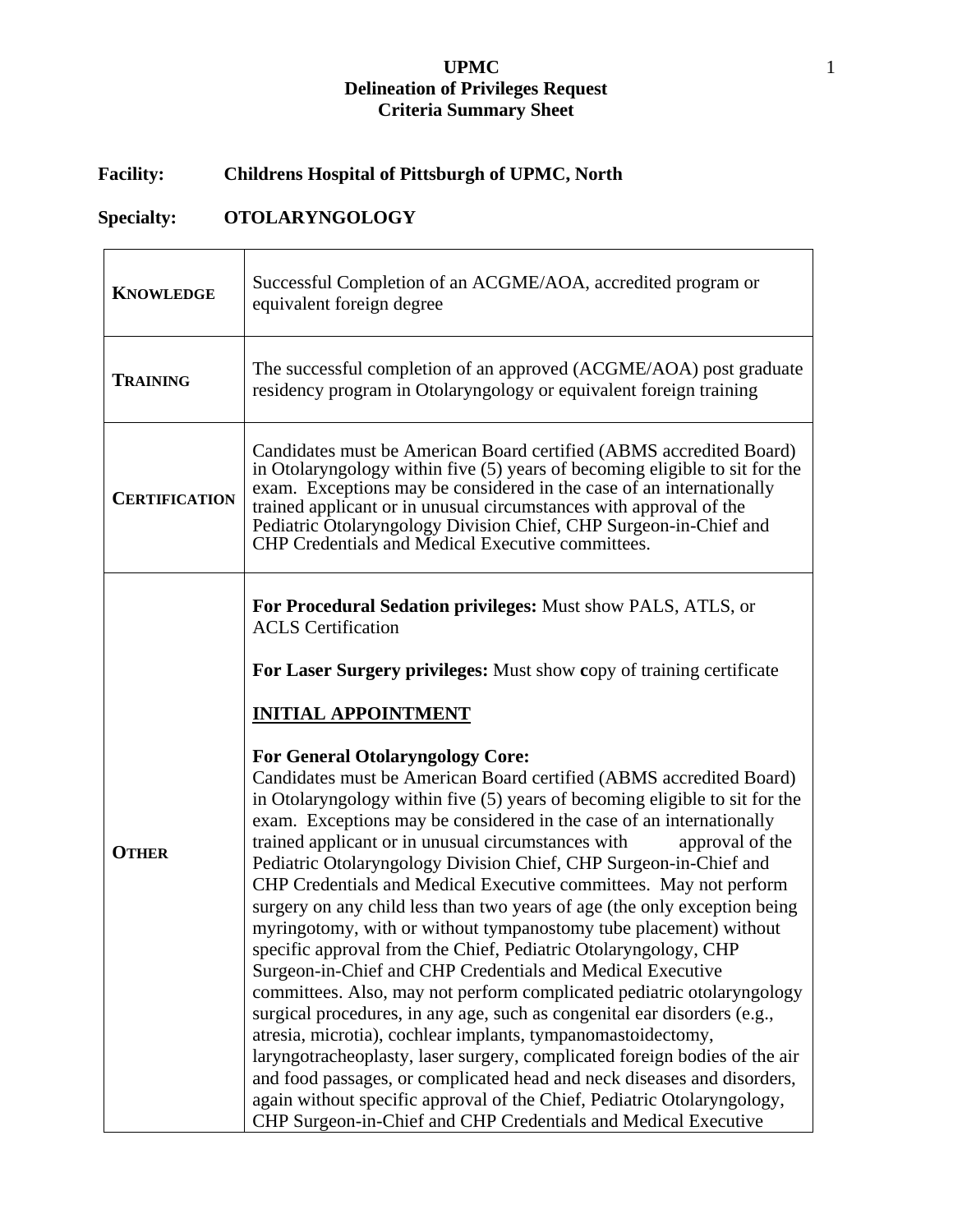committees.

### **For Pediatric Otolaryngology Core**:

In addition to meeting criteria for privileges for the General Otolaryngology Core, the applicant must also have completed a clinical fellowship of one year or greater in length in a Pediatric Otolaryngology program accredited by the ACGME or one that is recognized by the American Society of Pediatric Otolaryngology.

An exception to the fellowship requirement may be considered with approval of the Chief, Pediatric Otolaryngology, CHP Surgeon-in-Chief and CHP Credentials and Medical Executive committees for an applicant certified in Otolaryngology who has not completed a one-year clinical fellowship but who has had a minimum of 5 years experience, preceding appointment, in a setting whereby a minimum of 80% of their surgical cases consisted of pediatric age patients. This must be documented by surgical logs that substantiate a variety of cases (e.g., laryngobronchoesophagoscopy, head and neck procedures, endoscopic sinus surgery, tympanomastoidectomy) other than routine otolaryngology surgical procedures, such as tonsillectomy, adenoidectomy, and tympanostomy tube placement).

Those applicants who qualify for the Pediatric Otolaryngology Core may perform surgery on children less than two years of age. They may perform complicated pediatric otolaryngology surgical procedures, such as congenital ear disorders (e.g., atresia, microtia), cochlear implants, tympanomastoidectomy, laryngotracheoplasty, laser surgery, complicated foreign bodies of the air and food passages, or complicated head and neck diseases and disorders, in any age.

#### **For Specific/Special Otolaryngology Privileges:**

The applicant must qualify for the General Otolaryngology Core privileges and, in addition, must have a specific area of expertise not currently in the scope of the Pediatric Otolaryngology Core, such as skull-base surgery or middle-cranial fossa procedures. Specific privileges must be requested; does not include admitting privileges.

### **References**:

Reference letters from **two** Otolaryngology Surgeons familiar with the applicant's Pediatric Experience or Specific/Special Expertise experience and **one** Pediatric Otolaryngologist that the applicant has worked with during the preceding two years is required.

**Reappointment to Active or Affiliate Staff:**

• Applicants for the Pediatric Otolaryngology Core must